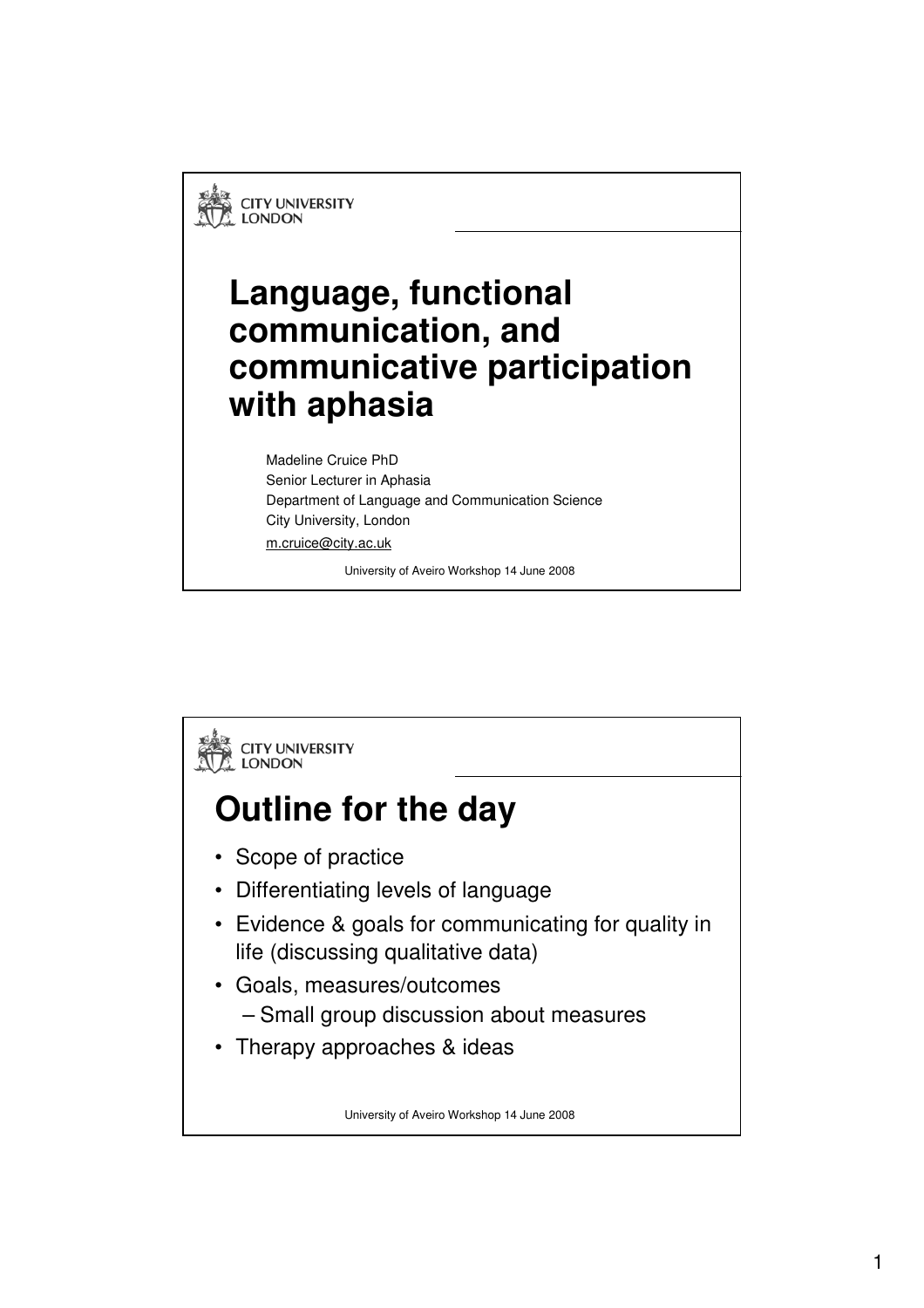#### **Clinical guidelines from UK**

"Aphasia is a long term life changing condition, which affects both the individual and others around them. Living with aphasia involves individuals and those in their environment in a process of adaptation to change, in terms of communication style, lifestyle, and sense of

self…" (RCSLT Clinical Guidelines, p101)

| <b>CITY UNIVERSITY</b><br>LONDON                                                   |
|------------------------------------------------------------------------------------|
| "Recent research in the UK has shown that the health-related quality of life of    |
| people with aphasia after stroke is significantly affected by their emotional      |
| distress, their activity level, the severity of their communication disability and |
| their overall health.                                                              |
| Speech and language therapists need to take these factors into consideration if    |
| they are to deliver interventions that address the key aims of stroke              |
| rehabilitation, and target the improvement of people's quality of life.            |
| Long-term services for people with aphasia should aim to minimise                  |
| communication disability, address emotional health, and enable participation       |
| in an individual's social context and in the community and society more            |
| generally" (RCSLT Clinical Guidelines, p102)                                       |
| University of Aveiro Workshop 14 June 2008                                         |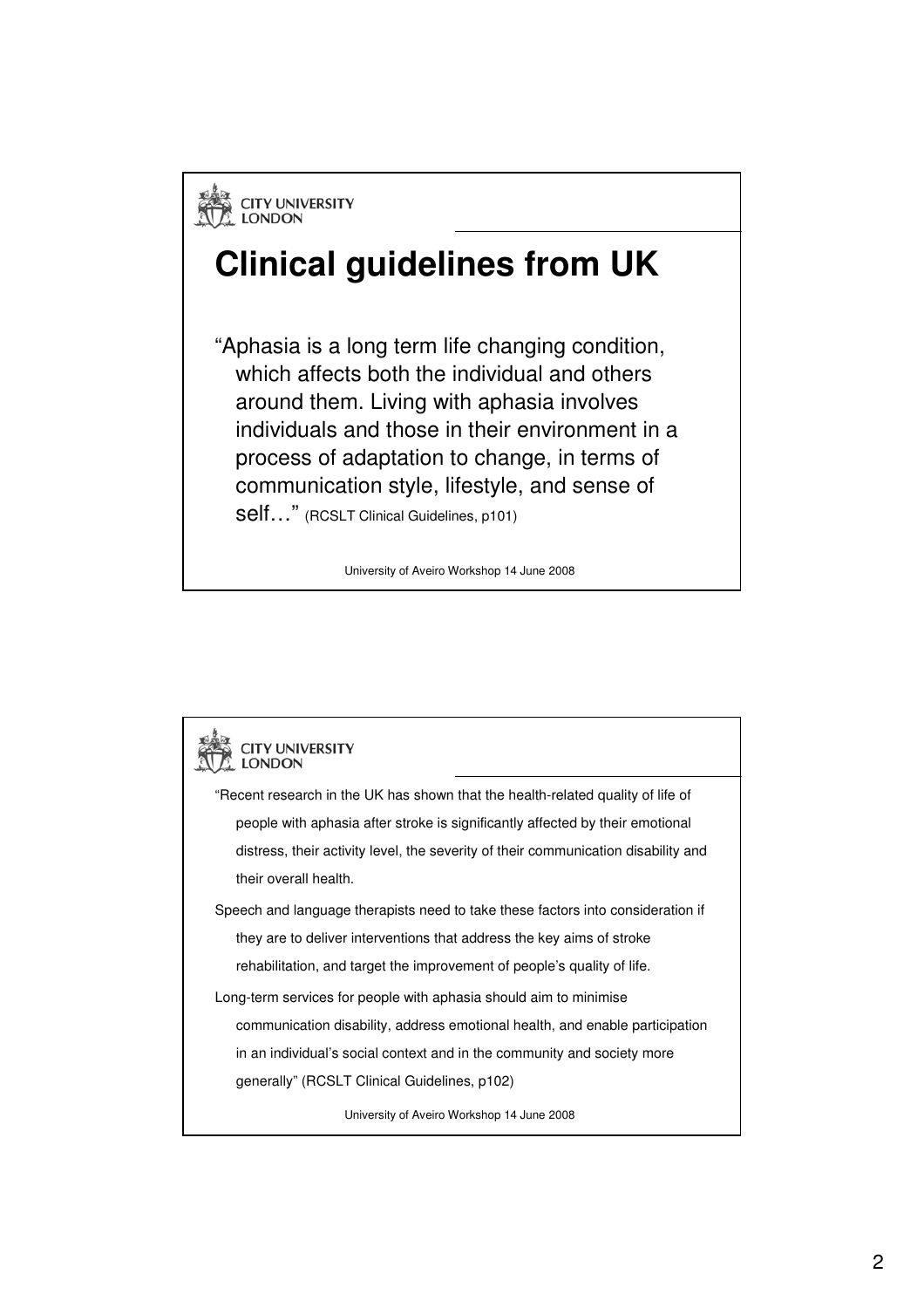

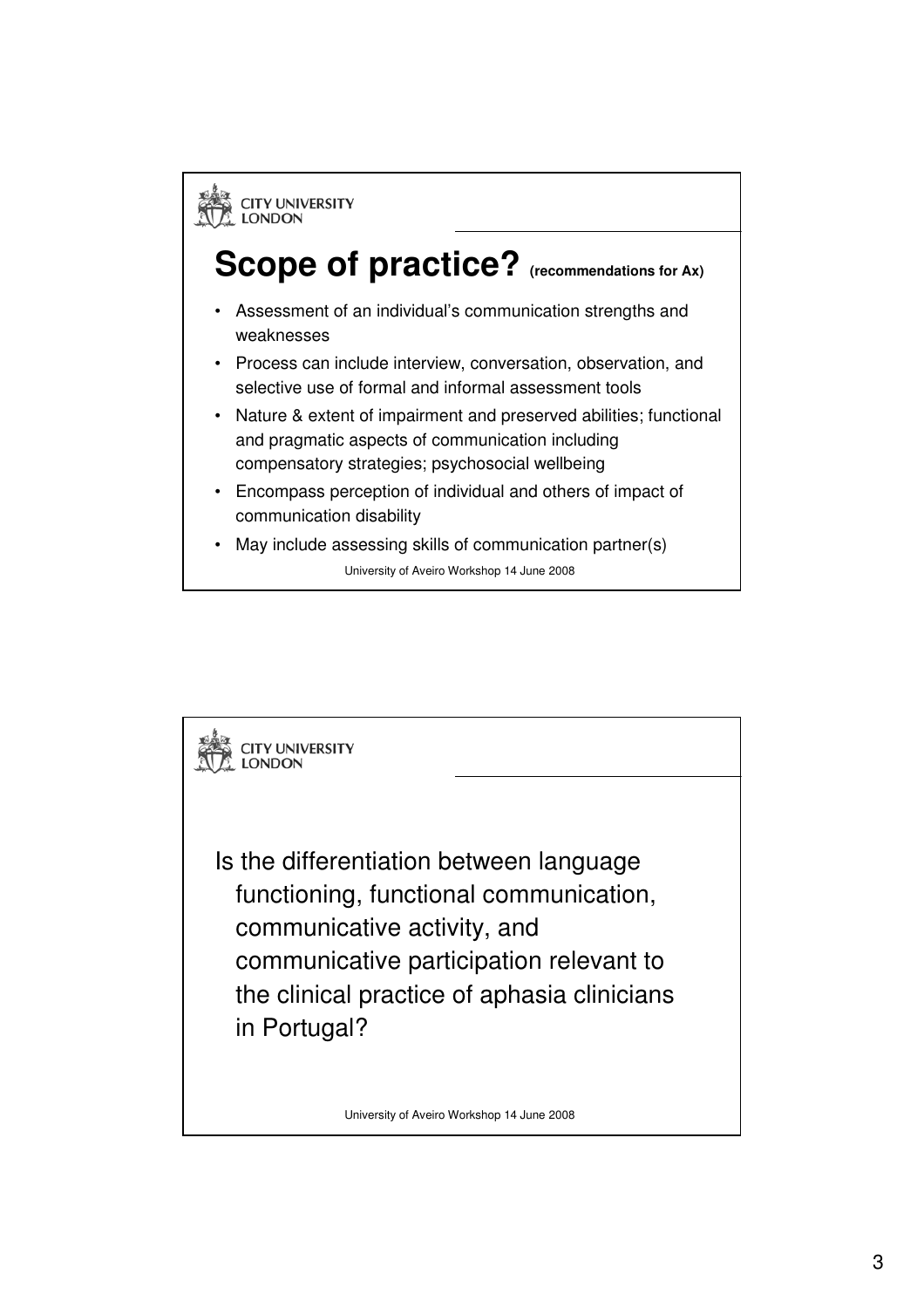**EN CITY UNIVERSITY**<br>A LONDON

## **Language functioning**

- ICF Structure of the brain s110 & Mental functions of language b167 (McCormack & Worrall, 2008)
- Specific mental functions of recognizing and using signs, symbols and other components of a language.
- Inclusions: functions of reception and decryption of spoken, written or other forms of language such as sign language; functions of expression of spoken, written or other forms of language; integrative language functions, spoken and written, such as involved in receptive, expressive, Broca's, Wernicke's and conduction aphasia

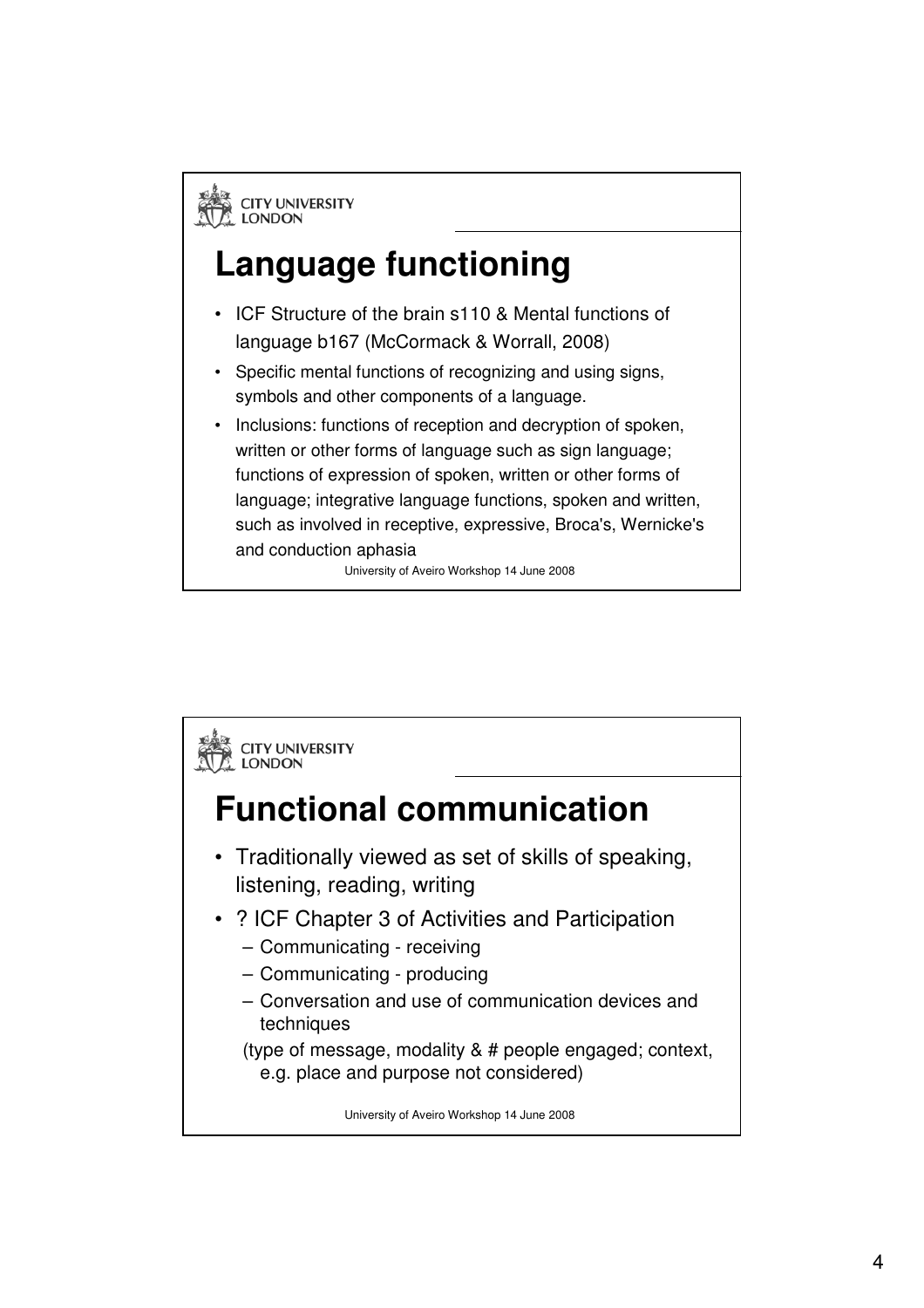# **Continued**

- ? ICF Chapter 7 of Activities and Participation Interpersonal interactions and relationships
- Others?
- Qualified by performance (in current environment), capacity (highest probable level), and additional assistance
- Observable & countable (O'Halloran & Larkins, 2008), whereas participation is subjective exp.

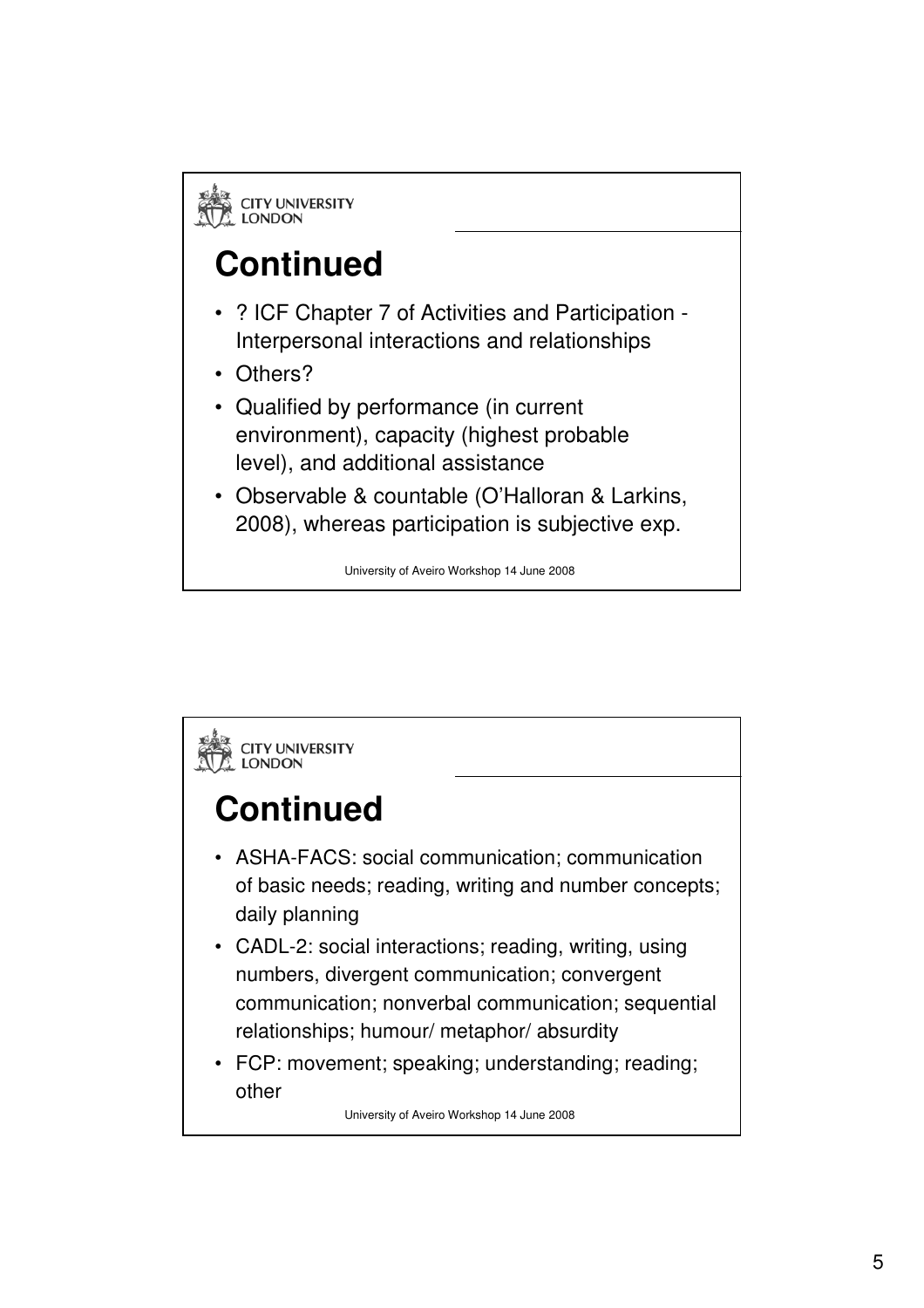

#### **Communication activity**

- 6 factors: function (transactional/ interactional), partner, place or setting, time and duration, topic, and modality
- 8 types of communication activity observed in real-life: conversations, greetings, questioning or inquiring, commenting, listening only, reading and writing, informing, and other (Worrall et al., 2002 from Dr Davidson's work)

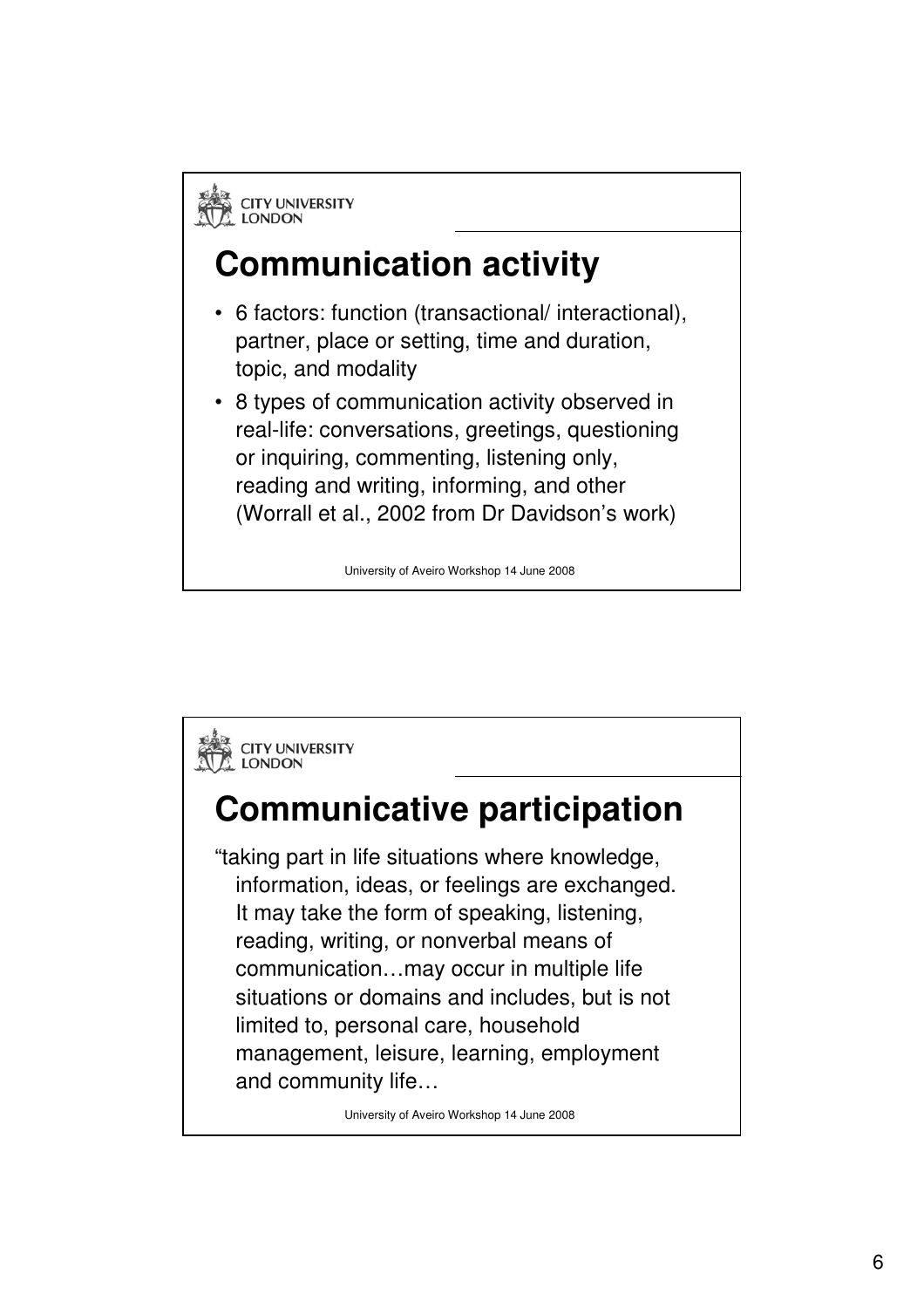# **Continued**

"…is measured in a social context...involves more than one person and must involve a communicative exchange (i.e. a message and the opportunity for a response from a communicative partner)…may take place for a defined social goal (e.g. establishing relationships), for a function/ role (e.g. jobrelated), and/or in a particular context (e.g. restaurant)" (Eadie et al., 2006, p.309)

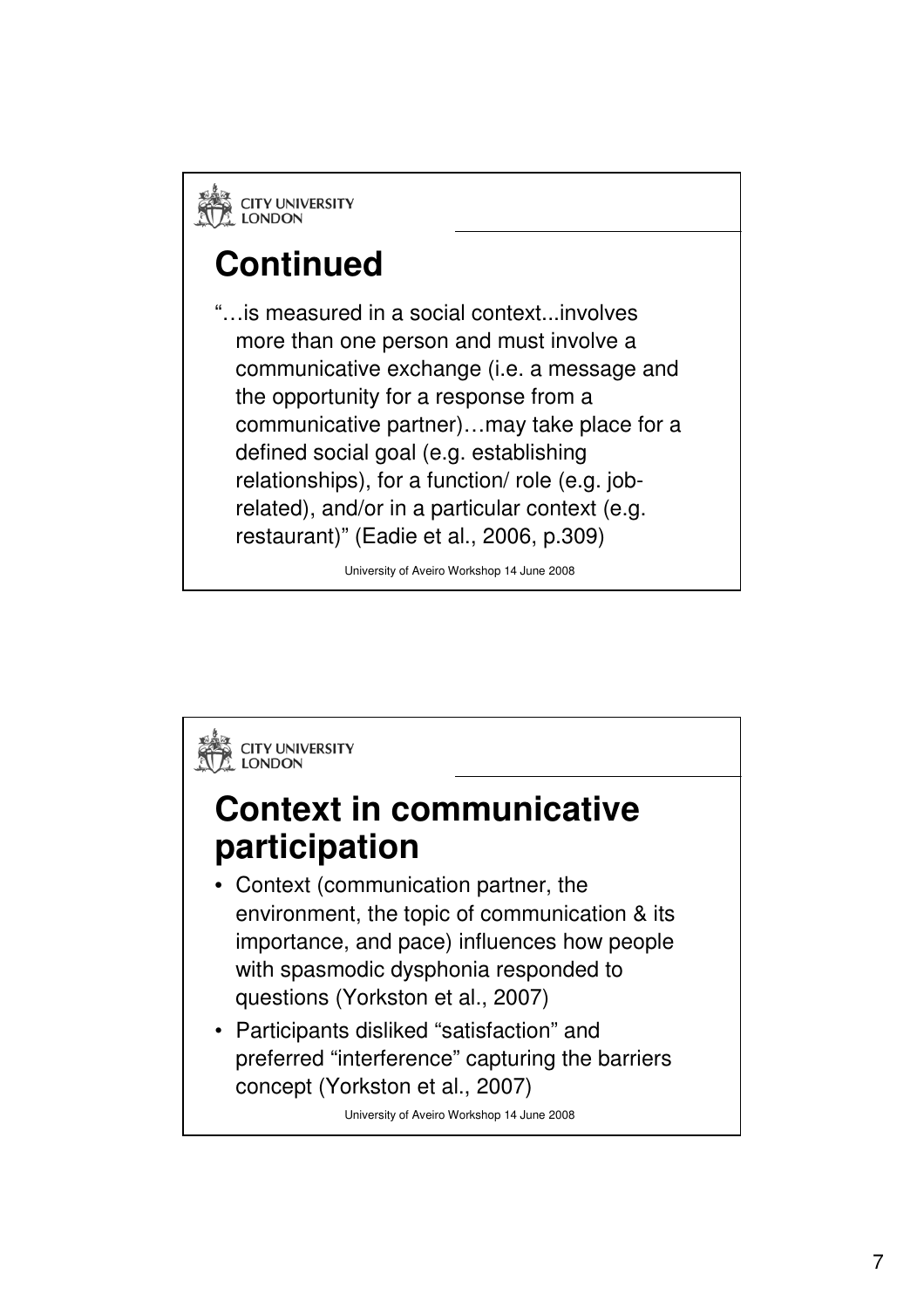

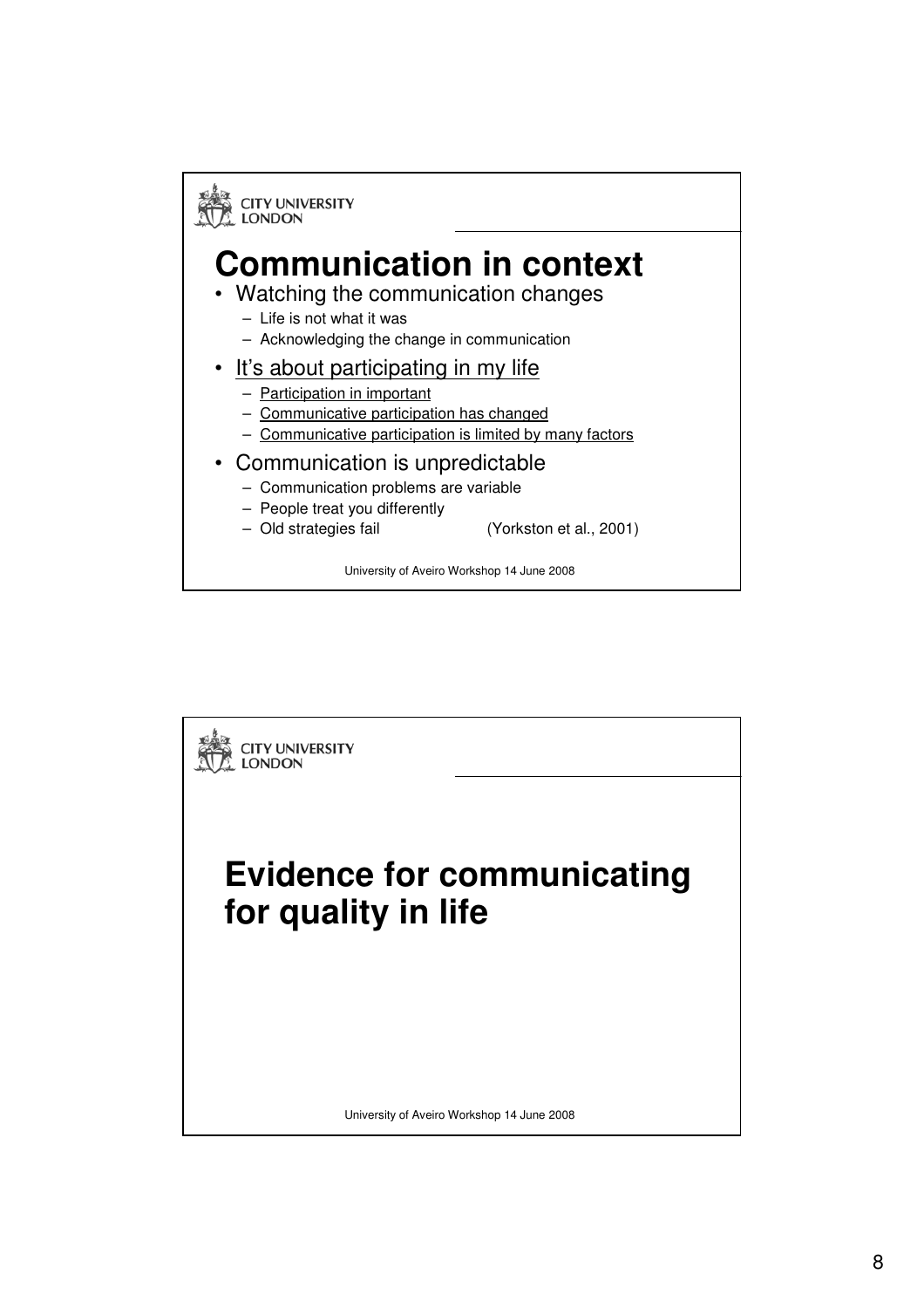

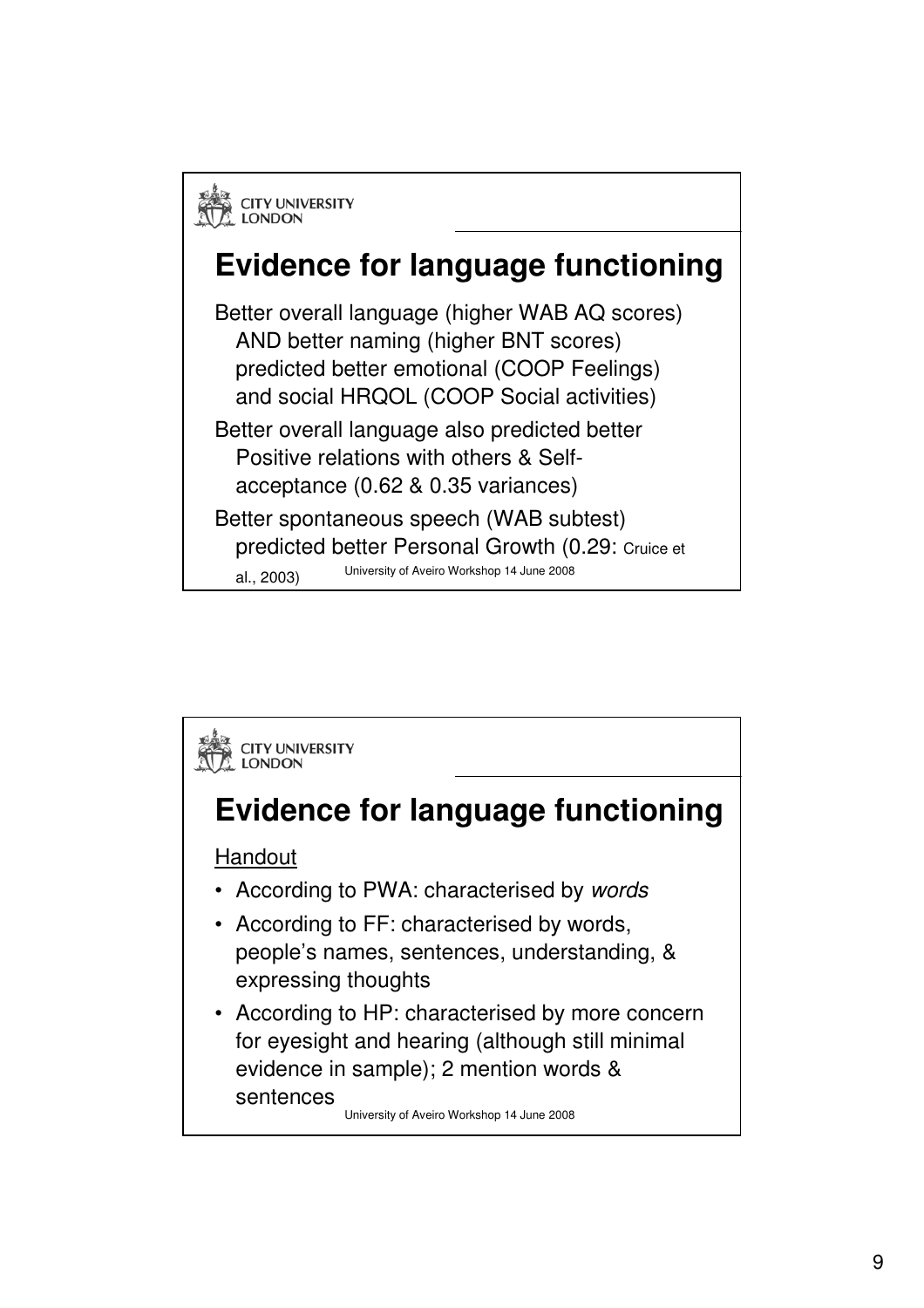

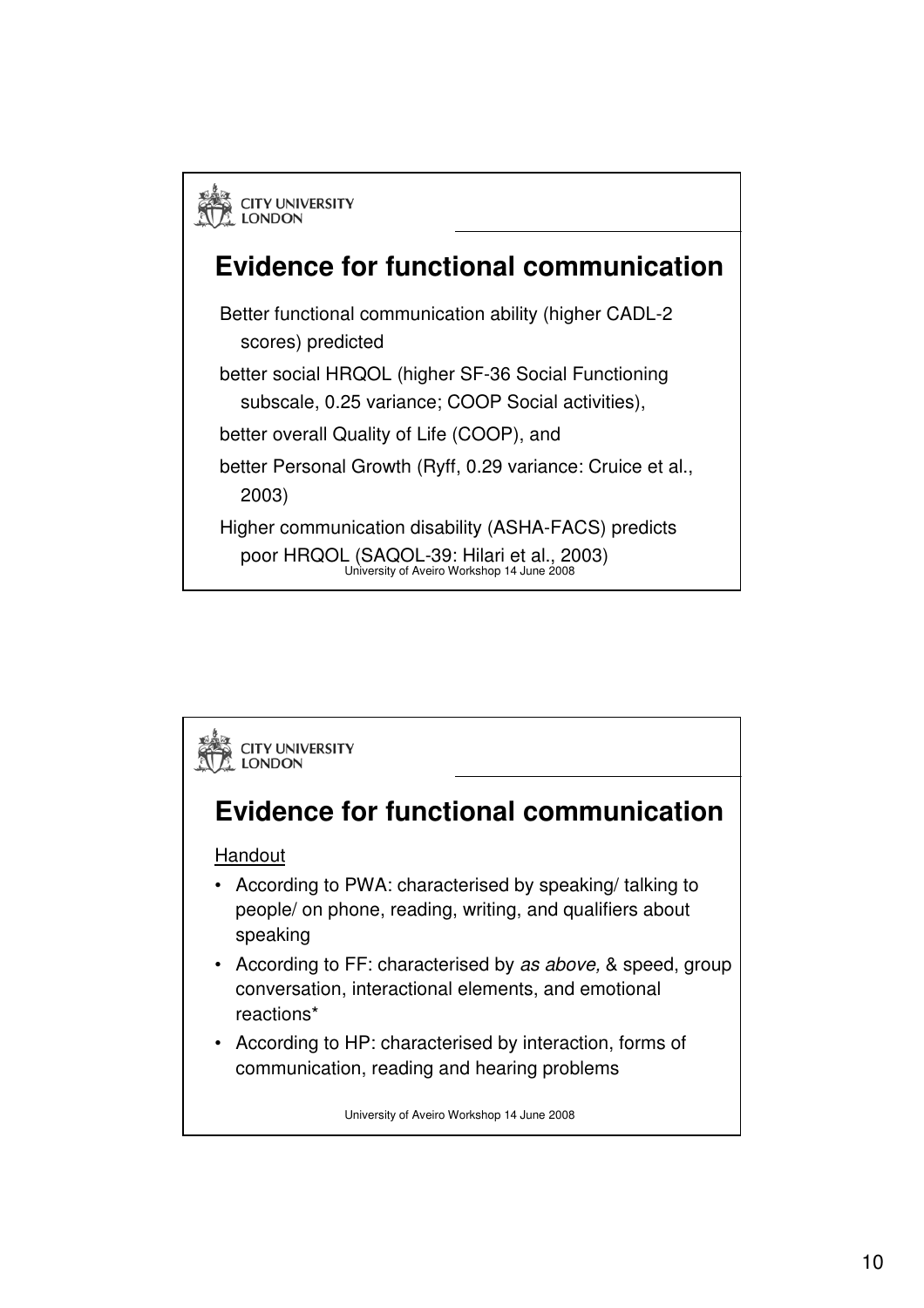

information (including expressing opinions and discussing ideas), maintaining and establishing relationships, and telling one's own story (Davidson et al., 2003)

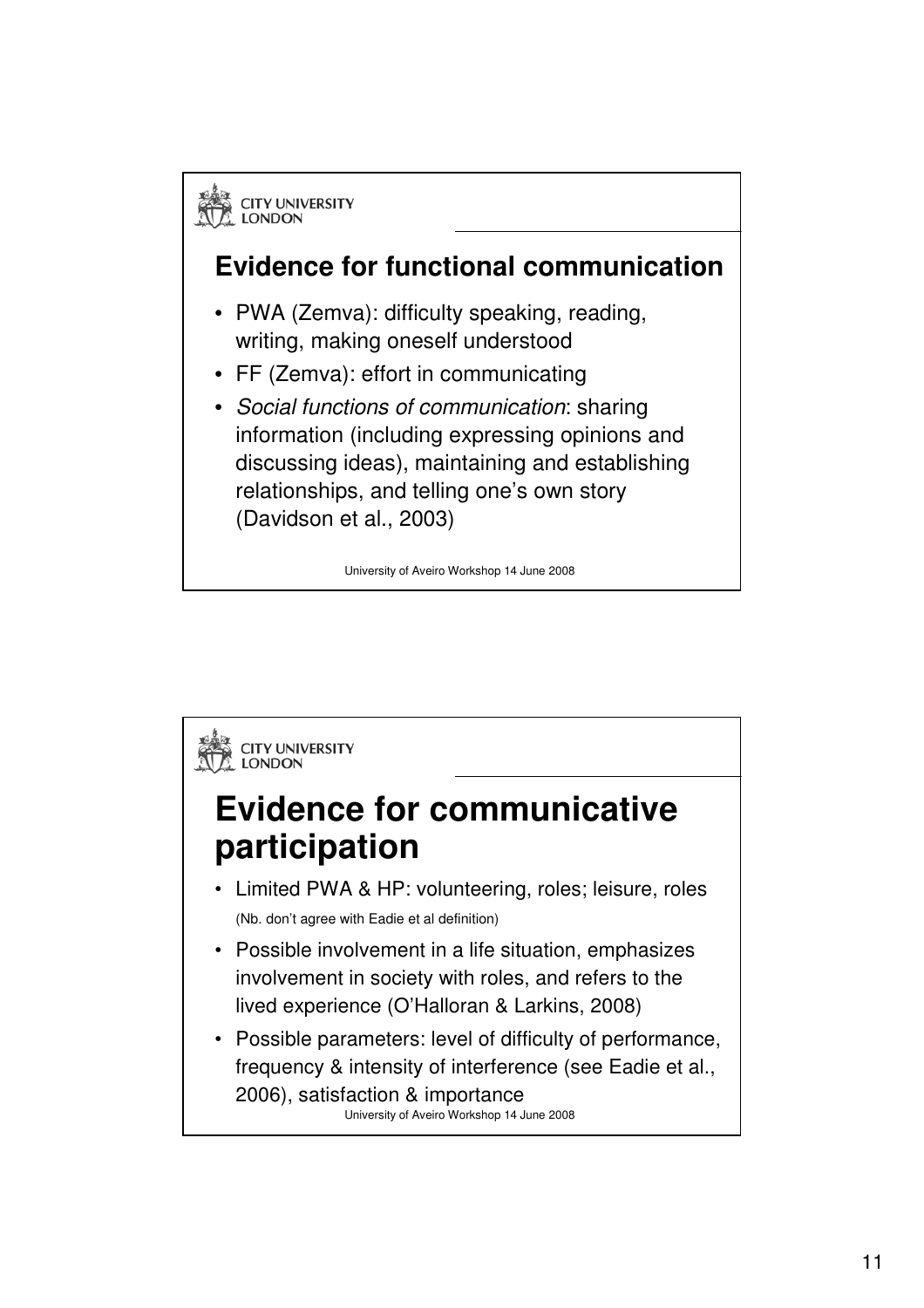

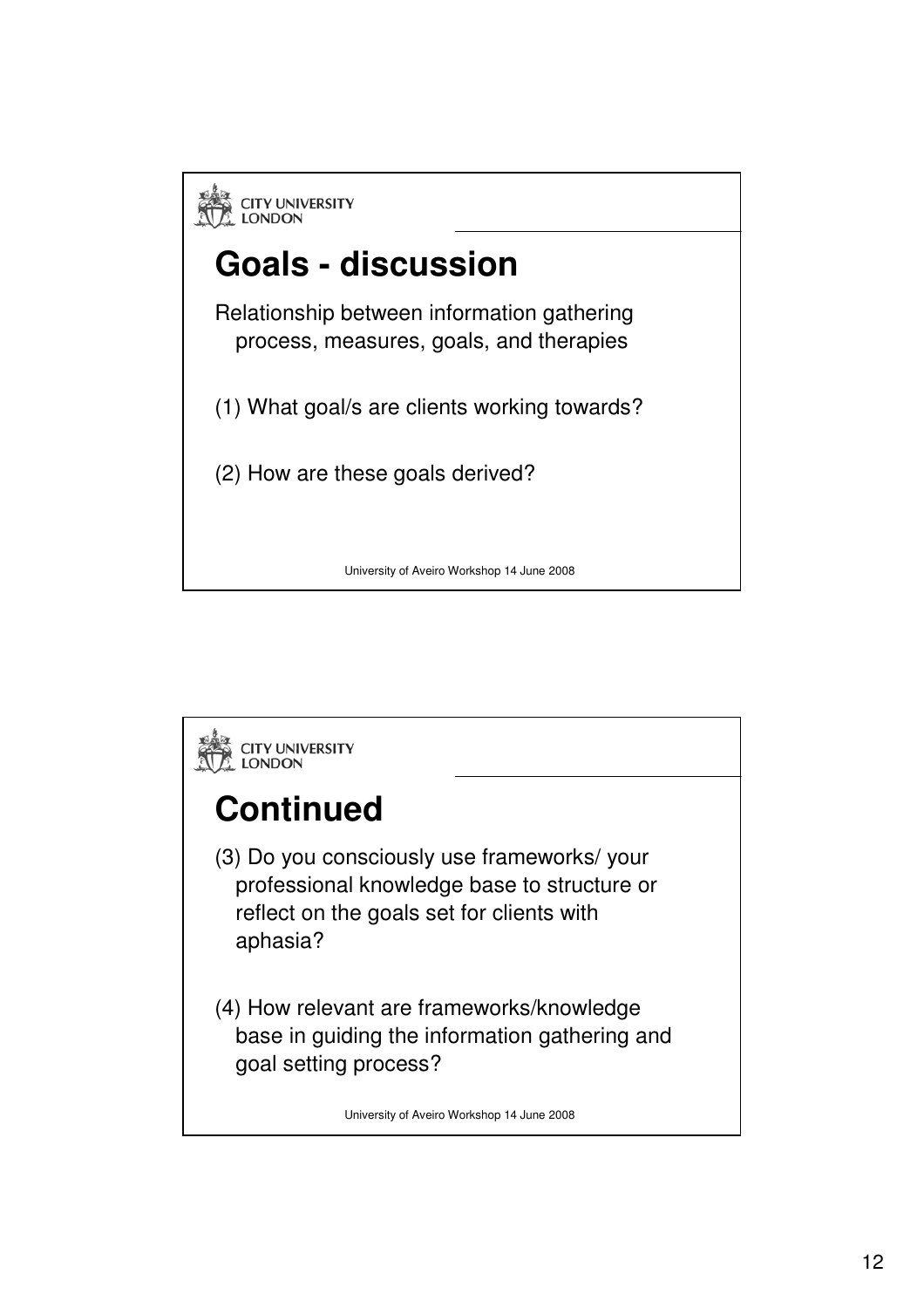

#### **Example frameworks/ knowledge bases**

- PALPA cognitive neuropsychological processing model
- Spon Speech, Comp, Rep, Naming
- ICF Chapter 3 Communication; other chapters of A&P; Environmental factors; Personal factors
- Functional communication: speaking, listening, reading, writing
- Byng et al (2003) Framework for therapy interventions
- Pragmatic approaches (communicative acts)…
- Cognition

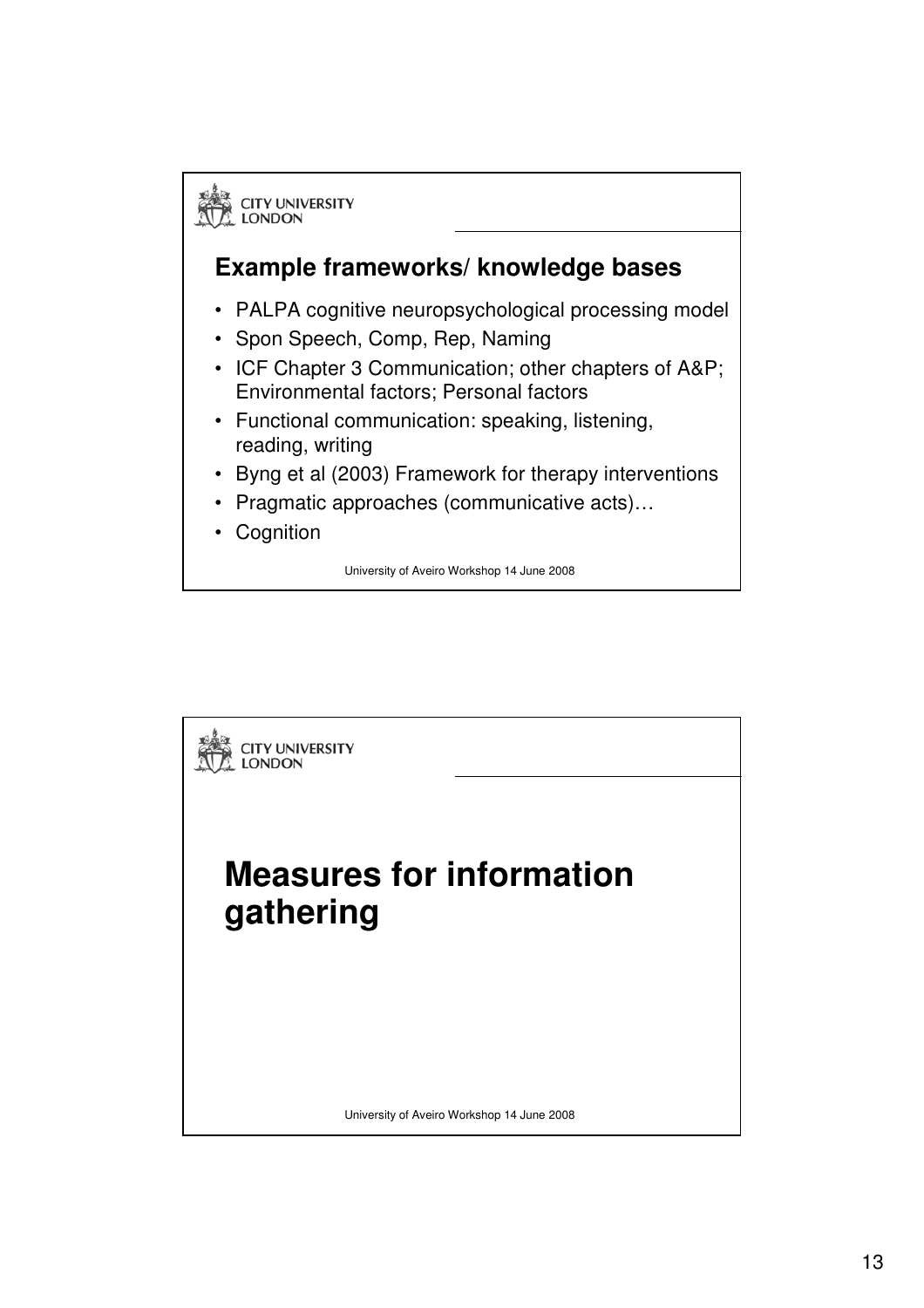

#### **Measures for information gathering**

- Communication Interaction Rating Scale
- Informal Discourse Rating Scale
- Compiling an inventory of patient's residual communicative abilities
- Describing communicative acts and spontaneous communicative behaviour
- Interactive Communication Scales
- Pragmatic communication skills: Rating scale

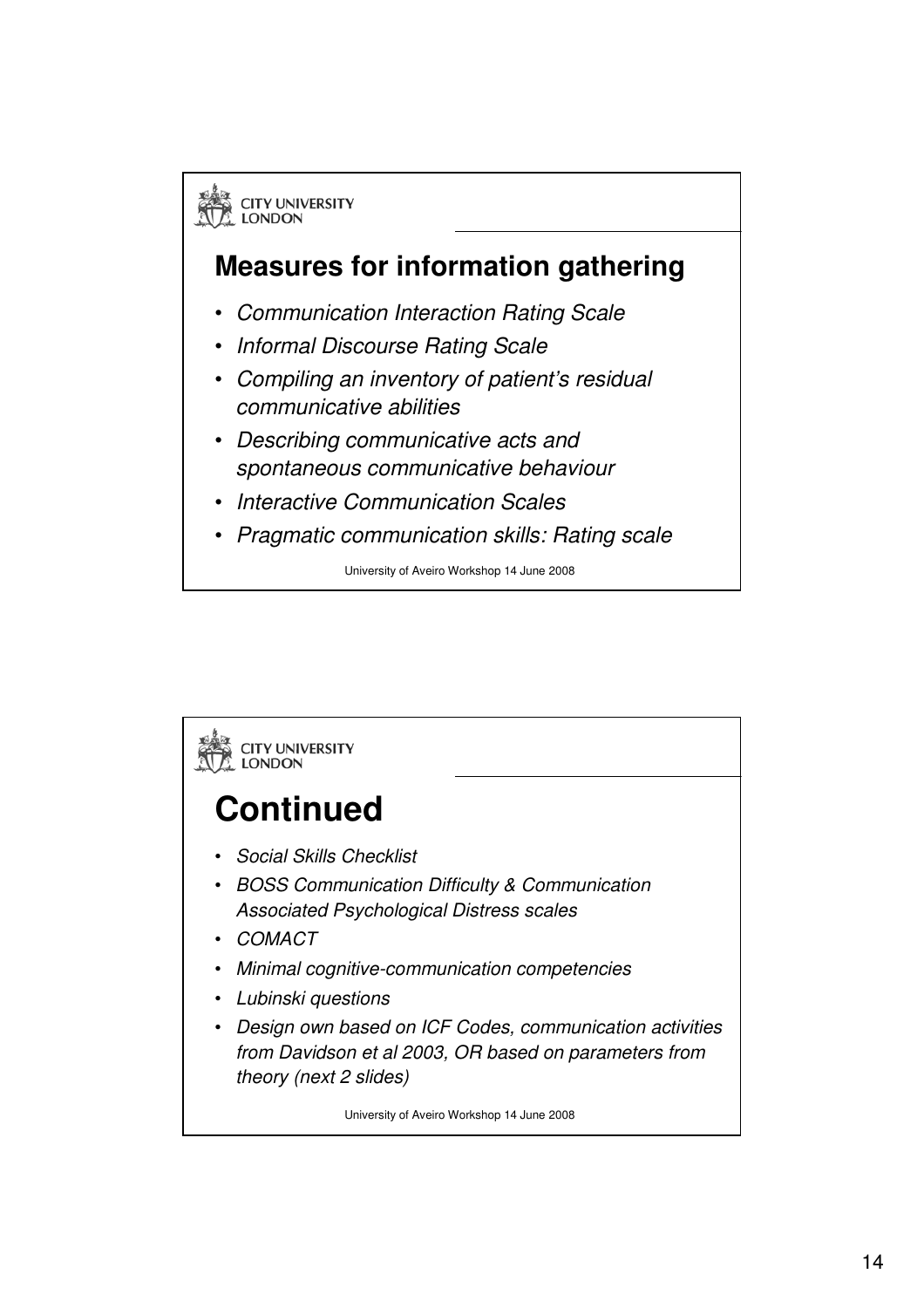### **Parameters for communication activity**

- Effectiveness and efficiency of communication
- In/dependence or assistance
- Frequency of engaging in communication activity
- Duration, environment, & communication partner (Worrall et al., 2002)

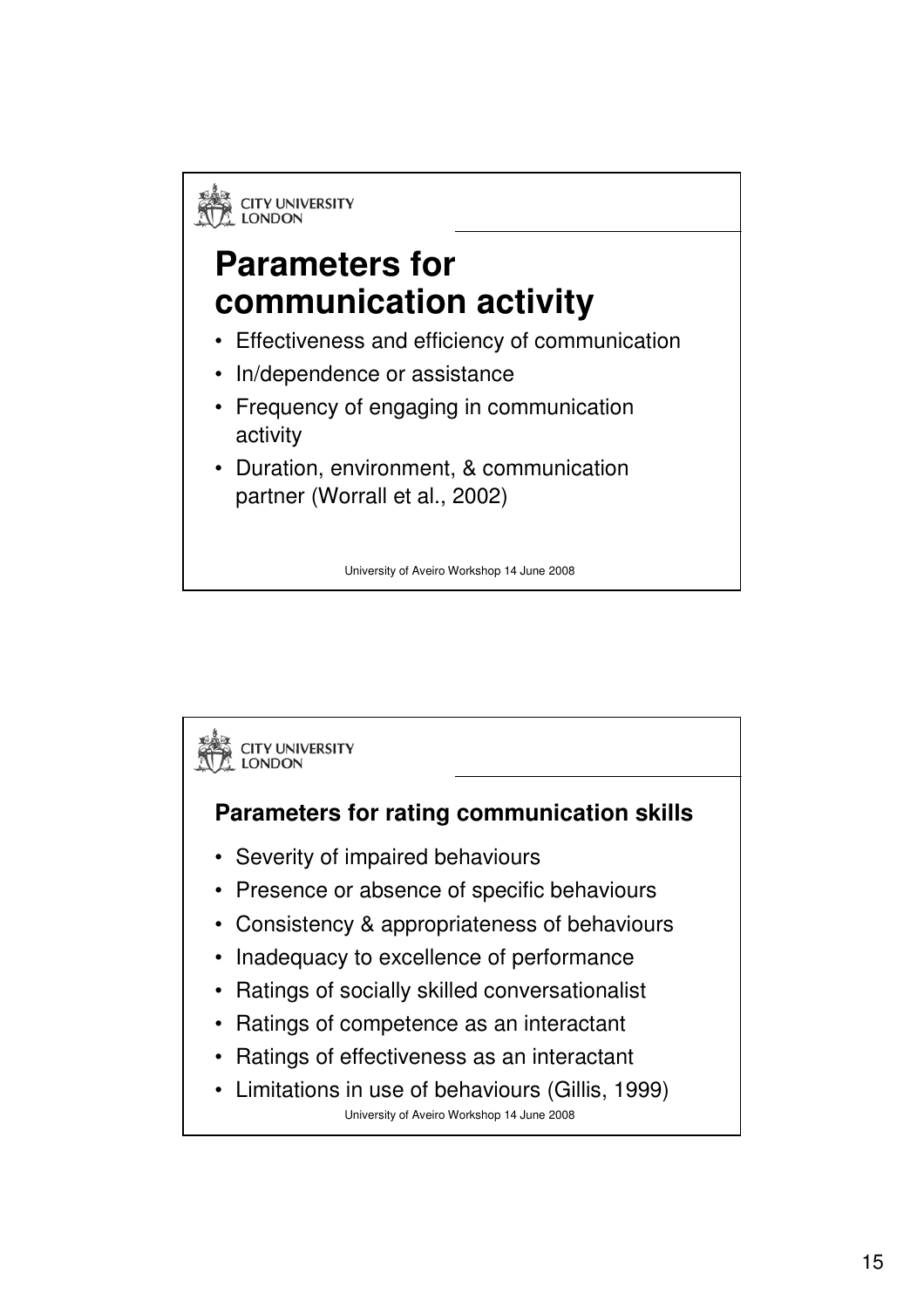

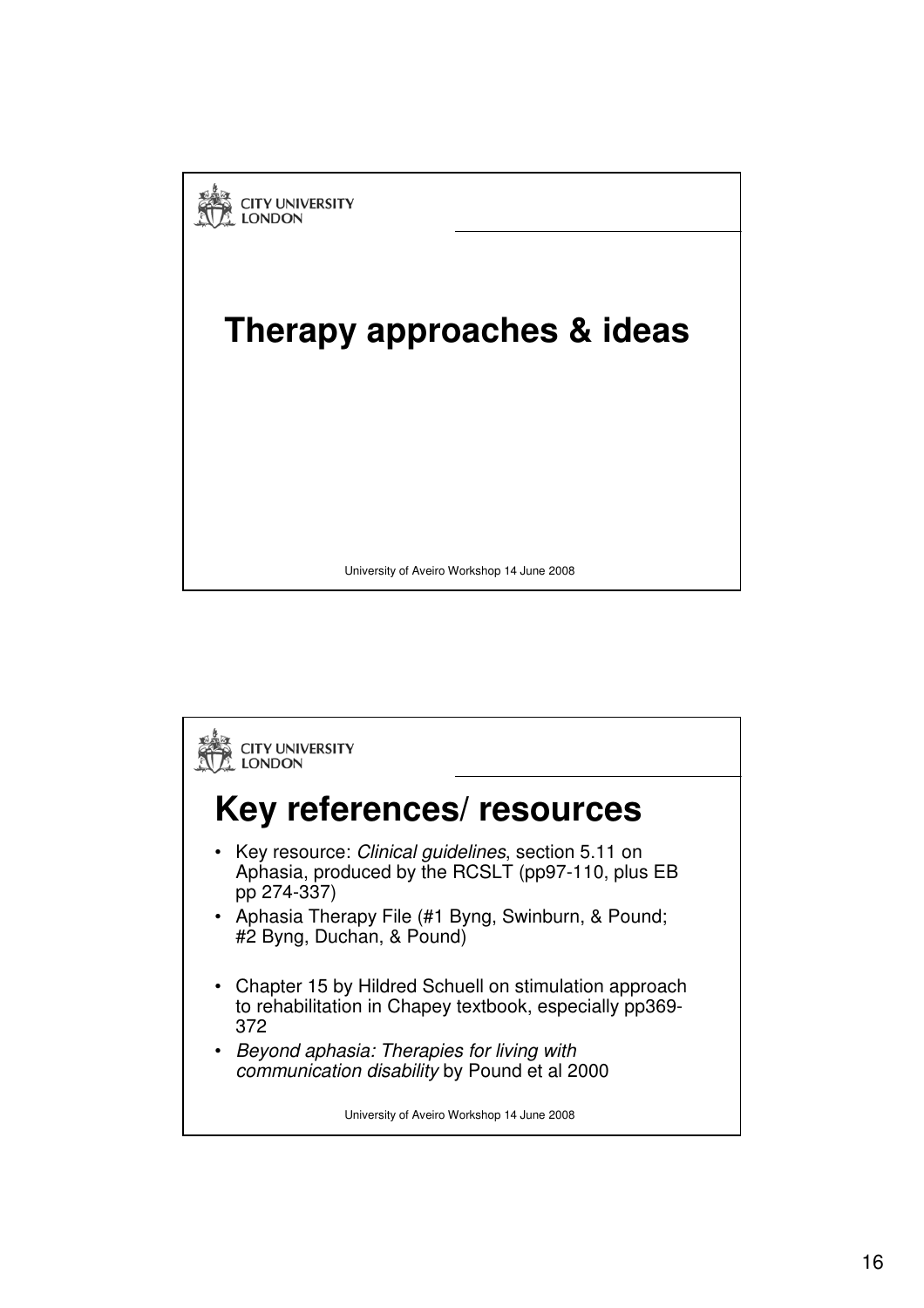### **E** CITY UNIVERSITY<br>A LONDON **Therapy types - all draw on Clinical Guidelines**

- **Focusing on improving language functioning** reduce disability, promote increased participation, modifying aspects of impaired language
- Single word auditory processing
- Spoken word production
- Single word reading
- Single word writing
- Sentence processing
- Includes working with the communication environment, for example, training conversation partners to simplify their spoken language to increase someone's auditory word processing (p102)
- Very high levels of research supporting these therapies; typically developed in single case studies too

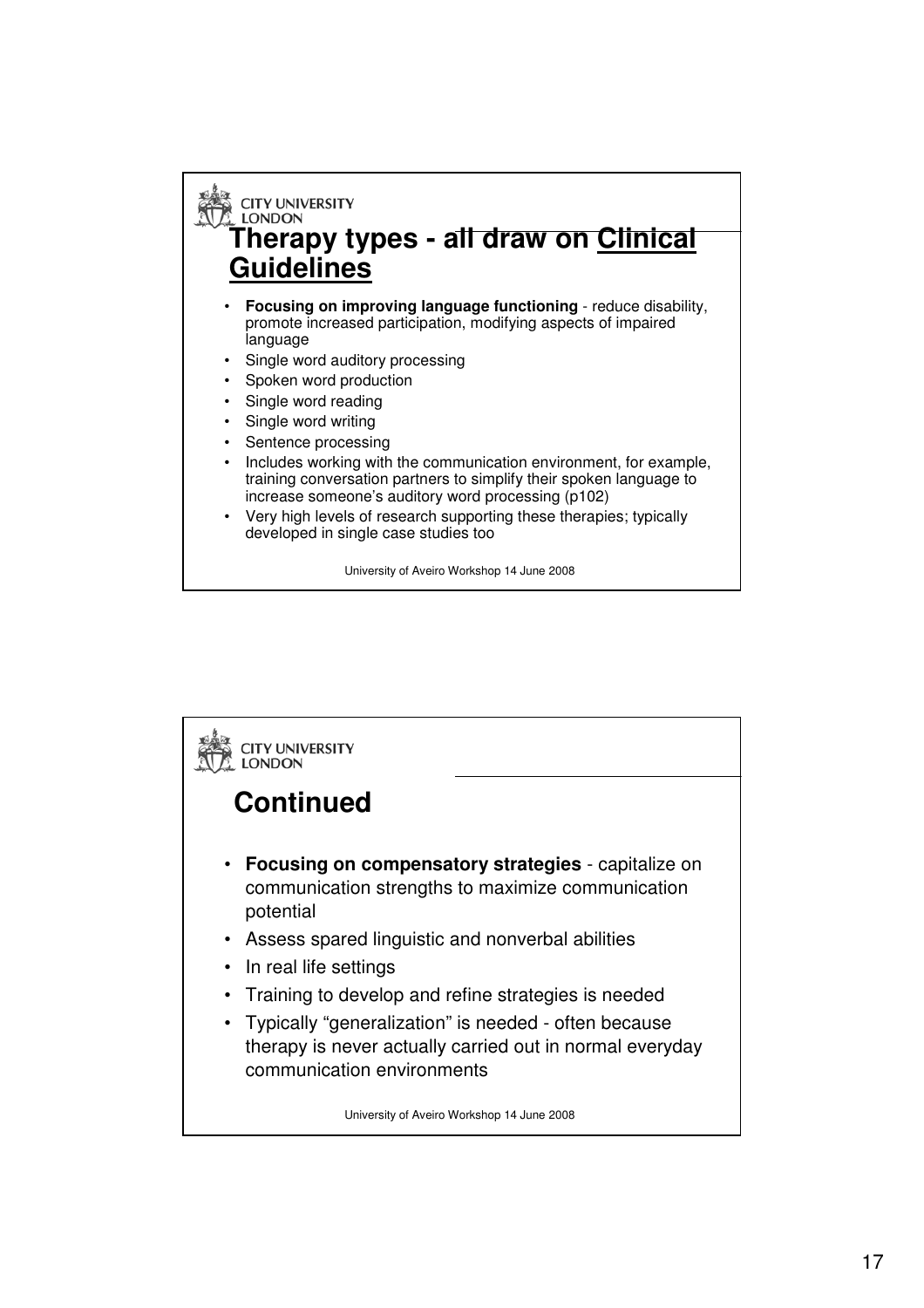

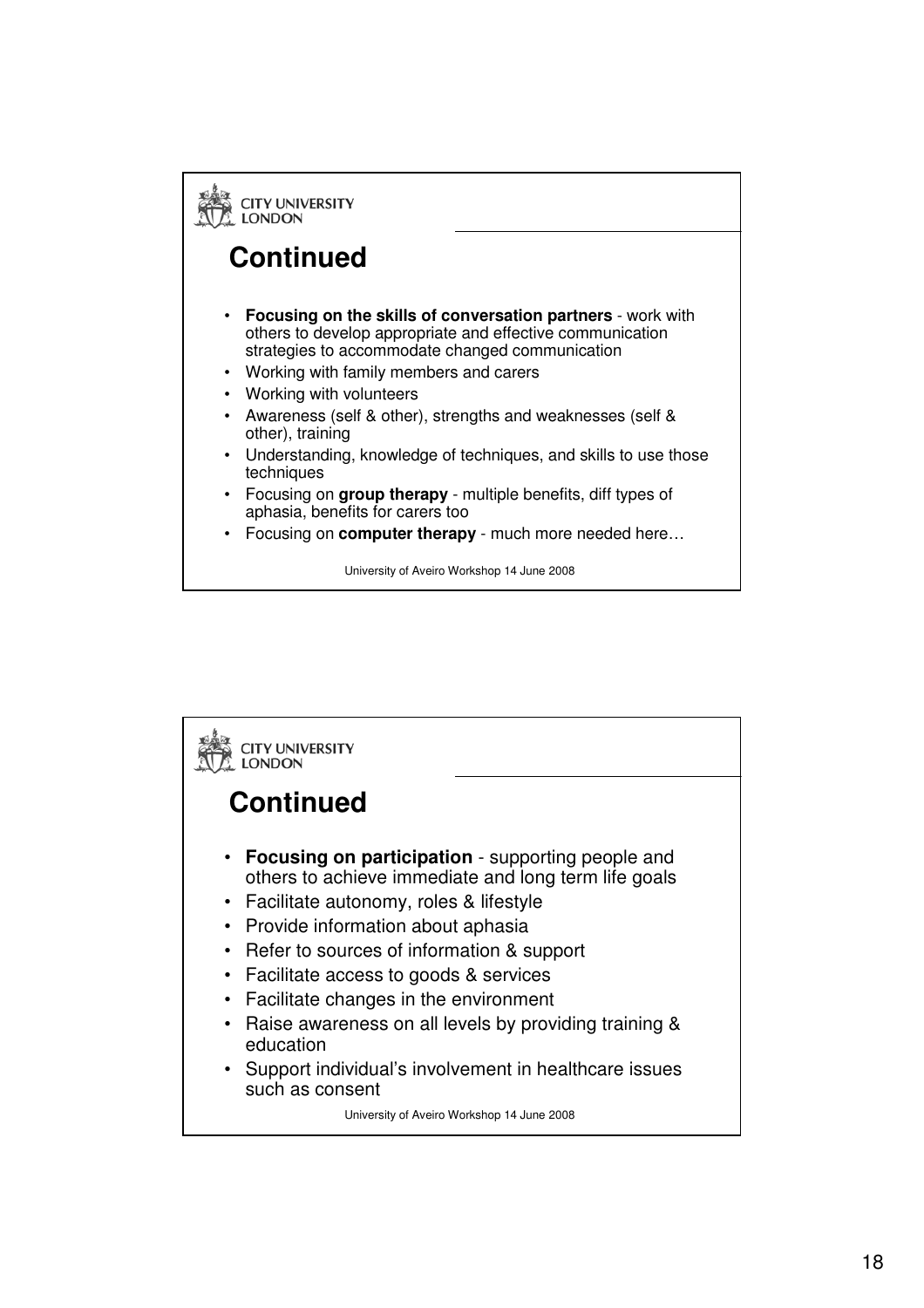

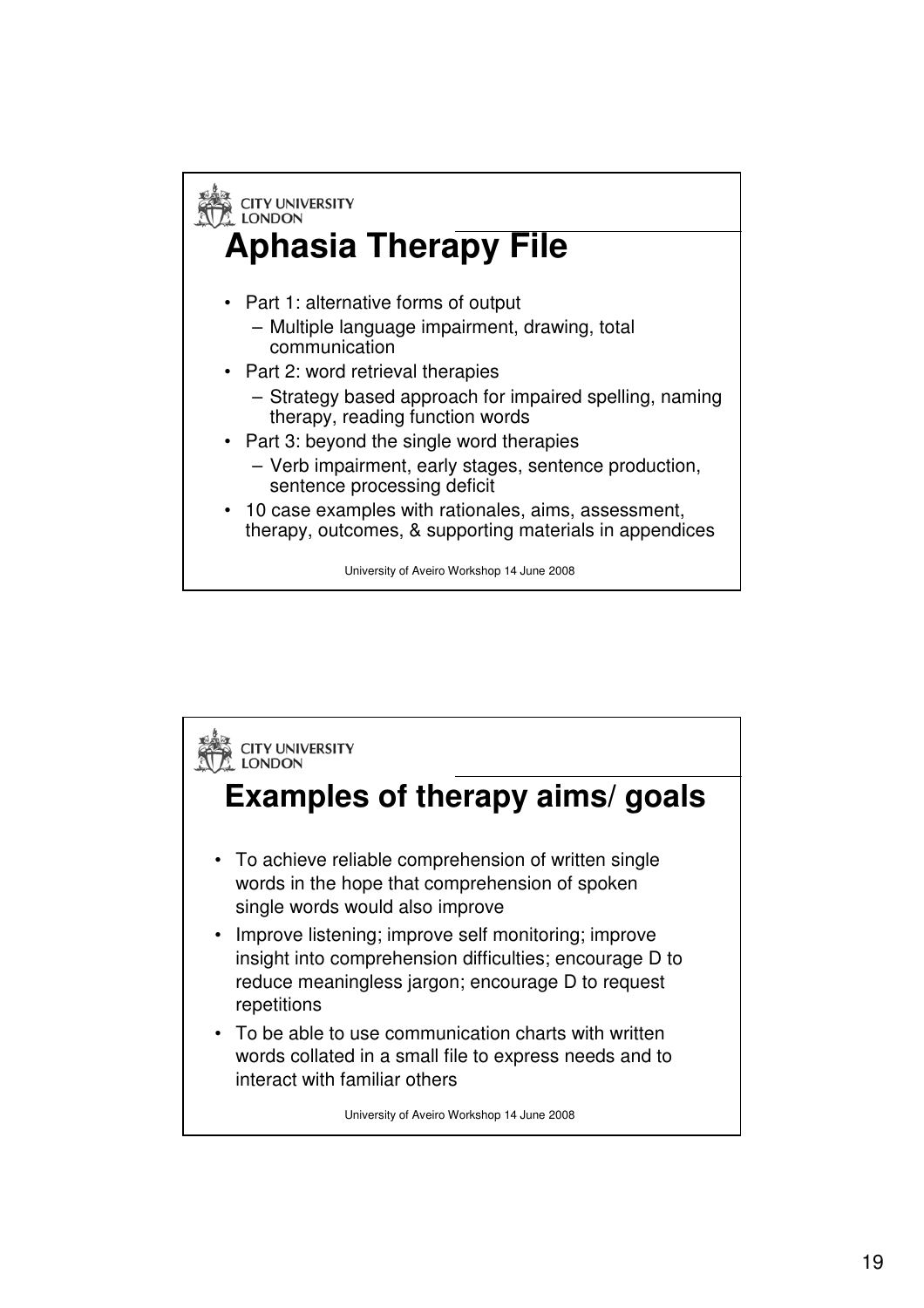

## **Continued**

- To improve MF's ability to write down a letter from dictation
- To improve MF's ability to spell a word out loud letter by letter
- Develop familiarity with keyboard
- Develop strategy in full (stages 1 & 2 at same time on computer)
- Develop ability to use dictionary
- Apply strategies to sentence level
- Transfer strategies and tasks to computer based sentence level work to develop confidence in abilities and spontaneous strategy use

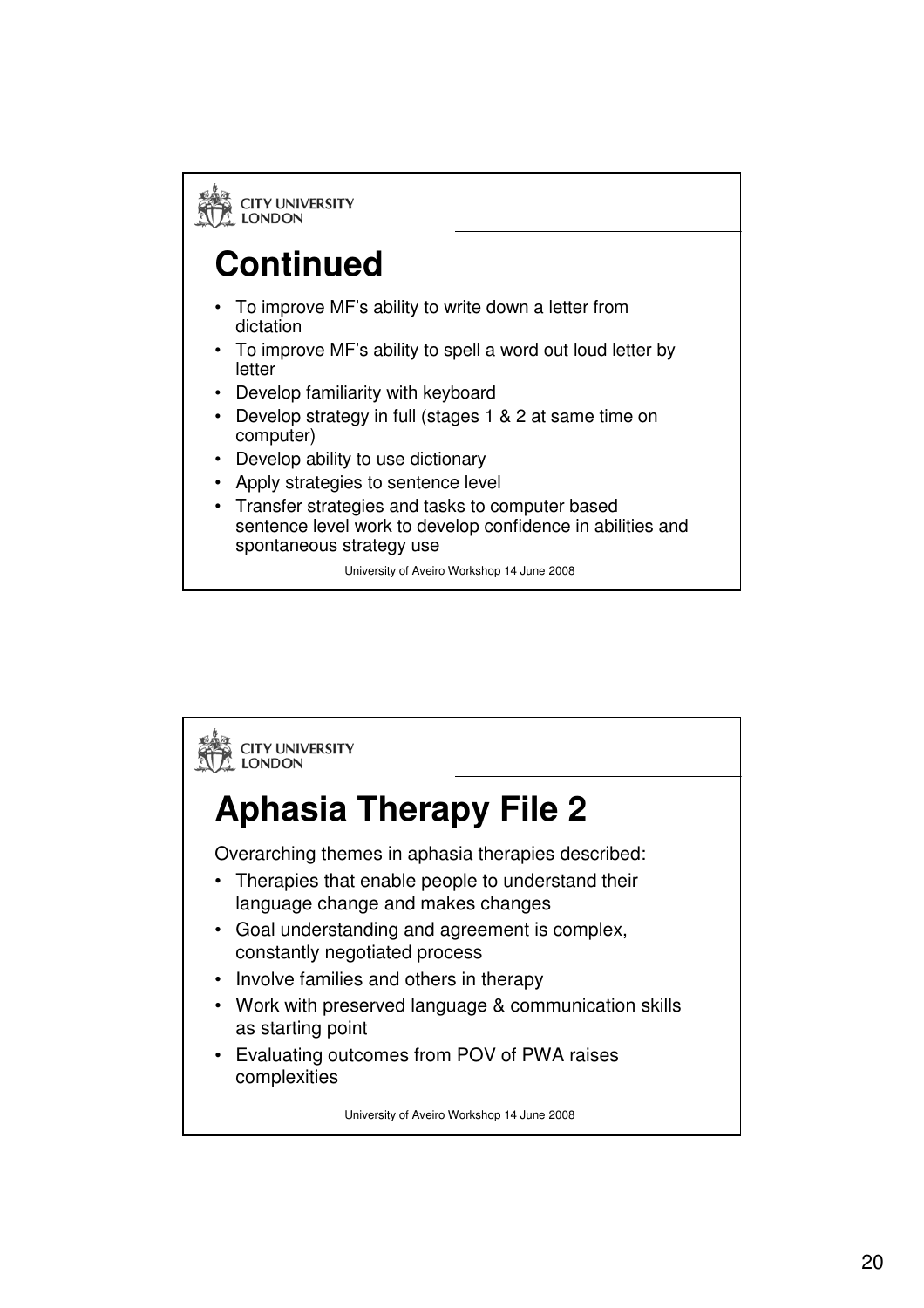**ES** CITY UNIVERSITY<br>A LONDON

## **Continued**

Overarching themes in aphasia therapies described:

- Is confidence a critical component or outcome of therapy?
- Whose role is it for therapies that encourage connecting with life?
- $\cdot$  ++ time is needed for learning to live with aphasia
- How best do we use precious resources, and how can roles that are therapeutic be extended to others?
- Importance of identities (in this book, person with aphasia and aphasia therapist)

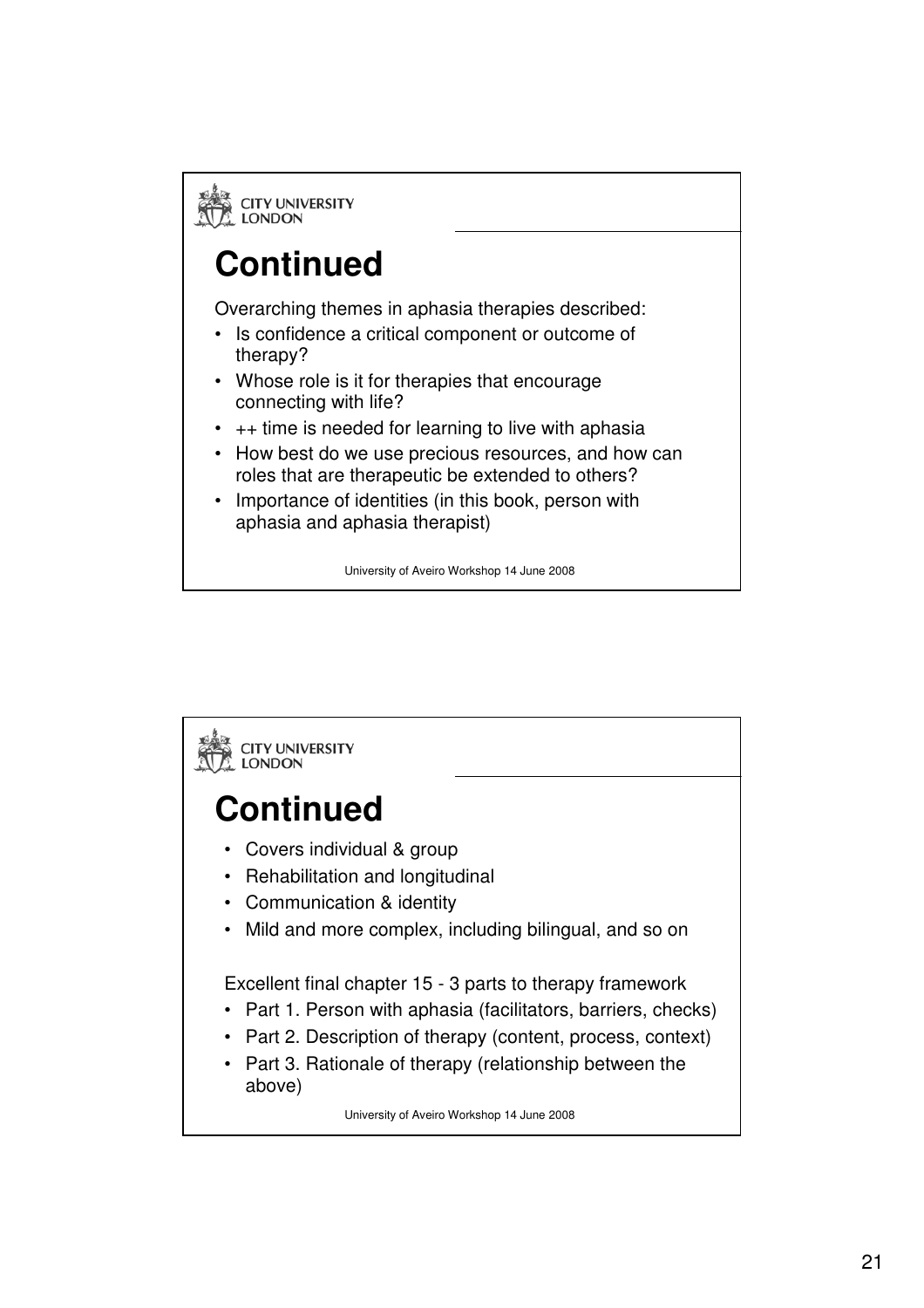#### **Being a reflective therapist - p 276, Byng et al**

- Did you indicate factors that facilitate therapy? Do you need to?
- Did you describe barriers? When doing so, did you talk about barriers outside the person, such as ones due to context or interlocutors? Should you have? Why?
- When describing your activities did you talk about how the activities were done and in what contexts?

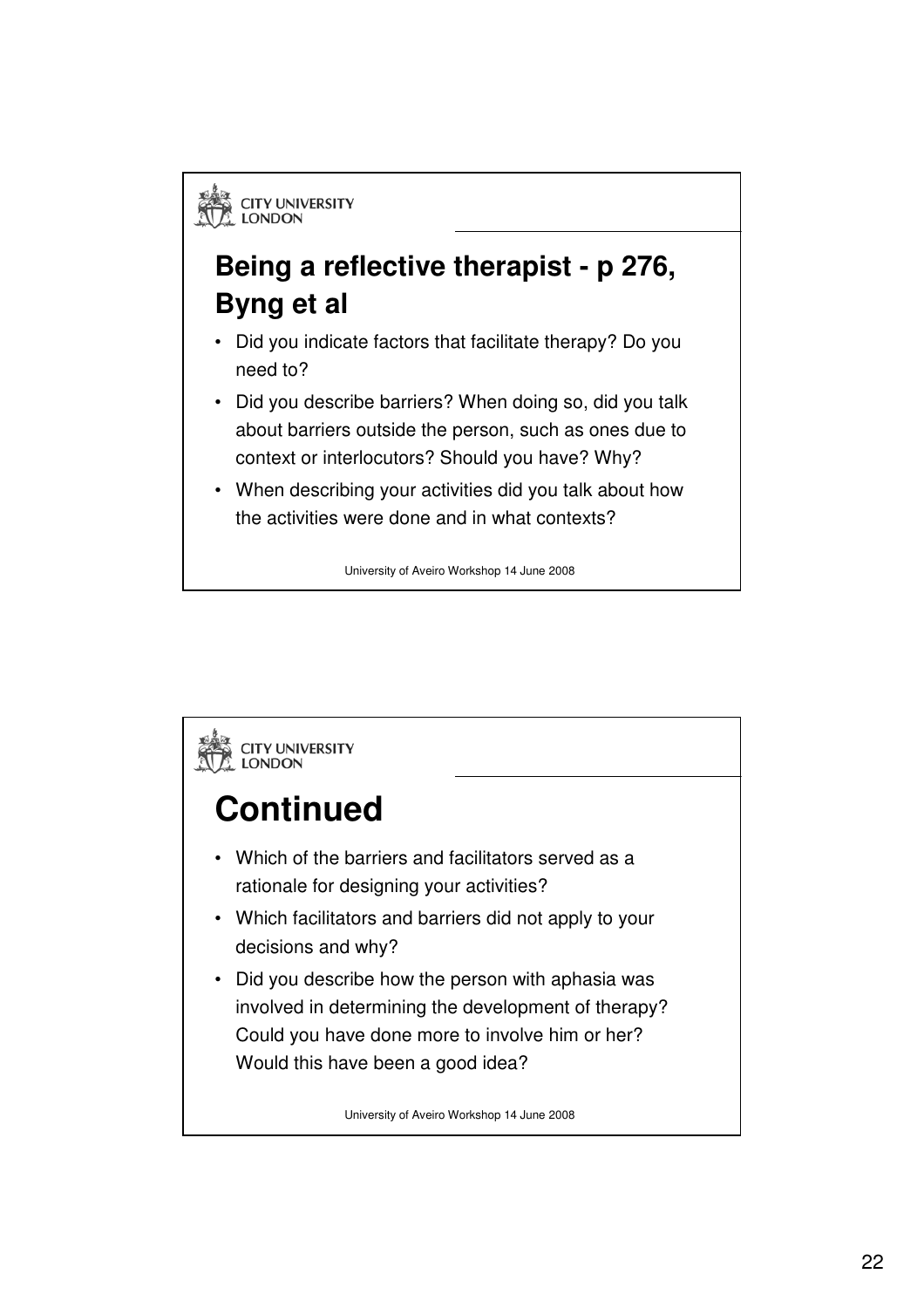**EN CITY UNIVERSITY**<br>A LONDON

## **Continued**

- What outside influences affected your choices of factors to include in your description and your choices of therapy activities? For example, did you consider evidence based research, ease of tracking data and evaluating progress, methods promoted by a mentor or your place of work?
- Other?